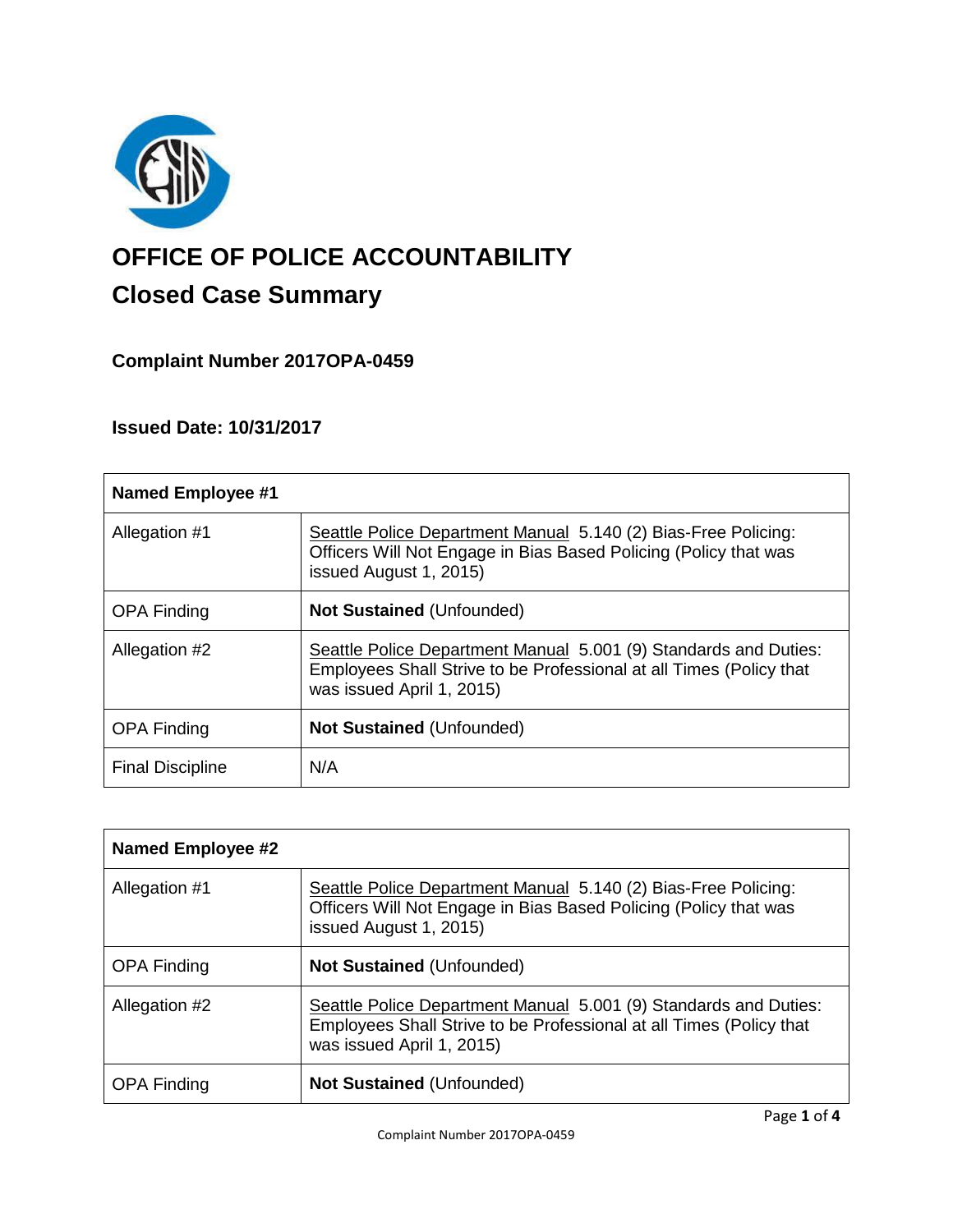#### **INCIDENT SYNOPSIS**

The Named Employees performed a traffic stop on the complainant's vehicle.

#### **COMPLAINT**

The complainant alleged that she was not treated professionally and with respect during a traffic stop. The complainant further asserted that the Named Employees should not have engaged in bias and intimidation.

#### **INVESTIGATION**

The OPA investigation included the following actions:

- 1. Review of the complaint memo
- 2. Search for and review of all relevant records and other evidence
- 3. Review of In-Car Video (ICV)
- 4. Interviews of SPD employees

#### **ANALYSIS AND CONCLUSION**

SPD policy prohibits biased policing, which it defines as "the different treatment of any person by officers motivated by any characteristic of protected classes under state, federal, and local laws as well other discernible personal characteristics of an individual." (SPD Policy 5.140.) This includes different treatment based on the race of the subject. (See id.)

The complainant did not explicitly allege that the stop and her treatment during the stop was the result of bias. But in her suggestions for Department-wide training she suggested that this incident may have been the result of implicit bias.

It was undisputed that the complainant's vehicle tabs were expired. It was also undisputed that the complainant did not have her driver's license on her person and did not have insurance at the time of the stop. As such, there was legal justification for: the stop; the request for identification and proof of insurance; and the later issuance of citations. Moreover, from a review of the ICV and the officers' OPA interviews, during the stop the officers appeared to have behaved professionally and appropriately. Notably, both officers denied that their conduct was motivated by the complainant's race. Indeed, Named Employee #1 specifically asserted that he did not know the complainant's race or gender prior to effectuating the stop. For these reasons, the OPA Director saw no indication that this stop was motivated by bias or that bias played any part in the officers' treatment of the complainant or in the decision to issue her citations.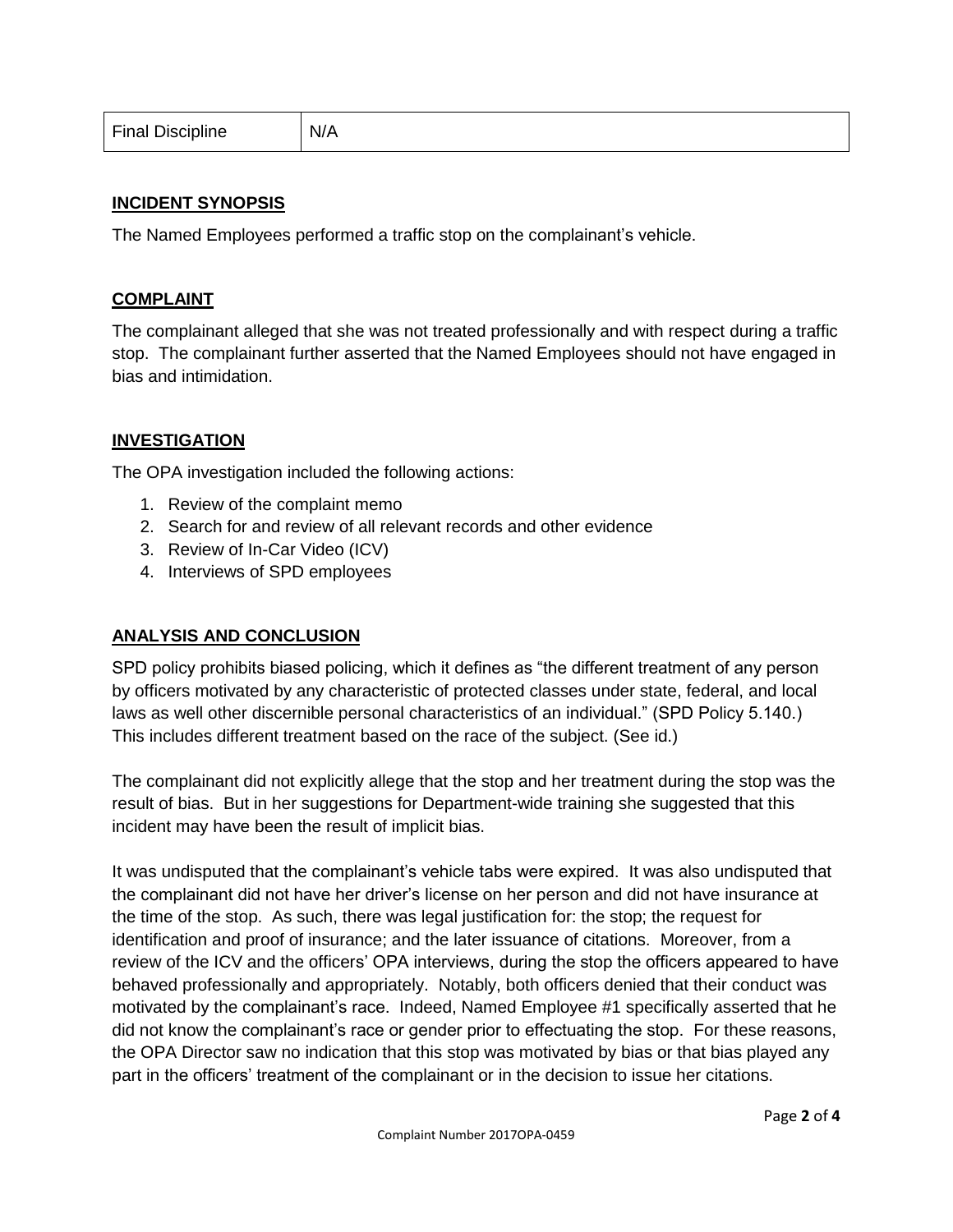In making this determination, the OPA Director, in no way, sought to diminish what the complainant described experiencing. Certainly, implicit bias is a very real issue that exists in law enforcement. SPD recognizes this reality and has consistently mandated Department-wide training in this area.

However, based on the objective evidence in this specific case, there was no basis to believe that Named Employee #1 engaged in biased policing.

SPD Policy 5.001-POL-9 requires that SPD employees "strive to be professional at all times." The policy further instructs that "employees may not engage in behavior that undermines public trust in the Department, the officer, or other officers." (SPD Policy 5.001-POL-9.)

Based on the OPA Director's review of ICV and on the objective evidence in this case, he found that Named Employee #1 acted professionally in his interaction with the complainant. When asked whether he engaged in any behavior that could have been construed as unprofessional or intimidating, Named Employee #1 stated that he did not and was surprised by the allegation. Named Employee #1 further indicated that he recognized that he was a large person and that his size could be intimidating to some people. In explaining how he ensured that he was not viewed as such, he said: "I try to shrink myself a little bit when I'm…talking to people."

The complainant alleged that Named Employee #1 used an "intimidating tone," but that was simply not reflected on the ICV in this case. Again, this could certainly be a matter of perception and perspective. The complainant felt unsafe and not respected as a result of this stop, but the officers asserted that they acted in this case with courtesy and conducted themselves as they would have in any other interaction with a motorist. Ultimately, the OPA Director could not conclusively determine that the officers' conduct was the cause of the complainant's beliefs, as opposed to the inherent stressfulness of stops or the negative perception of law enforcement and the historical and current relationships of police with communities of color.

Here, as with the above allegation, the OPA Director was required to base his decision on the objective facts of this case. In doing so, he found that Named Employee #1's conduct did not violate SPD's professionalism policy.

With regard to Named Employee #2, the complainant asserted that he looked at her through her vehicle's passenger side window and, in doing so, had a mischievous look on his face. The complainant further asserted that Named Employee #2, like Named Employee #1, made her feel unsafe and not respected.

When these allegations were discussed with Named Employee #2 at his OPA interview, he stated that at the time the complainant looked at him through the passenger side window she appeared startled. He reported that he smiled at her in order to be polite. Named Employee #2 stated that he did not smirk at the complainant and that he gave her the polite smile that he gives to people all the time. Named Employee #2 indicated to OPA that while it was possible that the complainant could have believed that his smile was a smirk or was rude, this was not